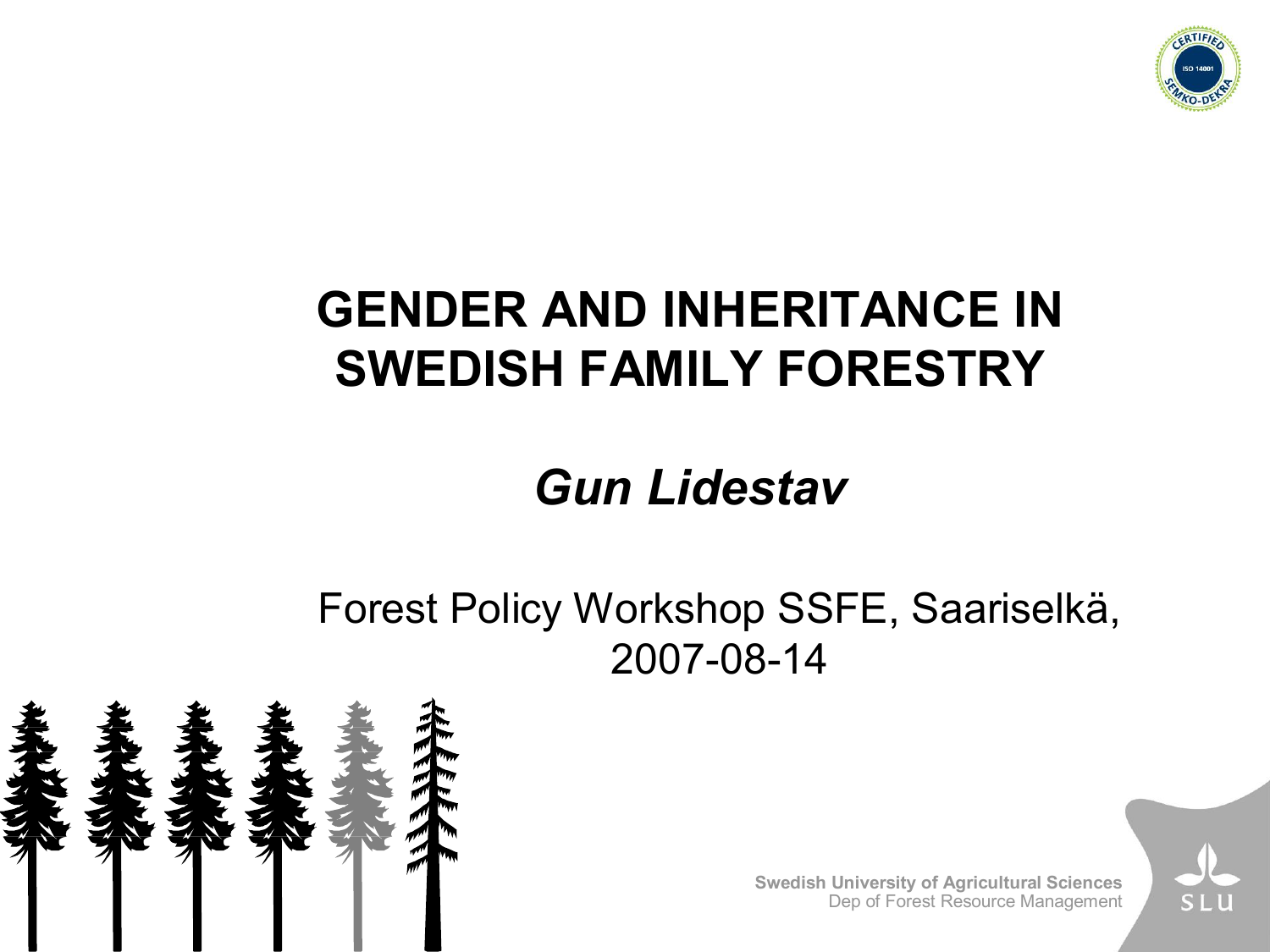# **Disposition**

- The cob-web model on social practices in family forestry
- "The forest farm as a project that spans generations"
- Women as "transitive element" in the transfer of property
- 3 data sources triangulation
- A typology on women's *different* positions in family forestry

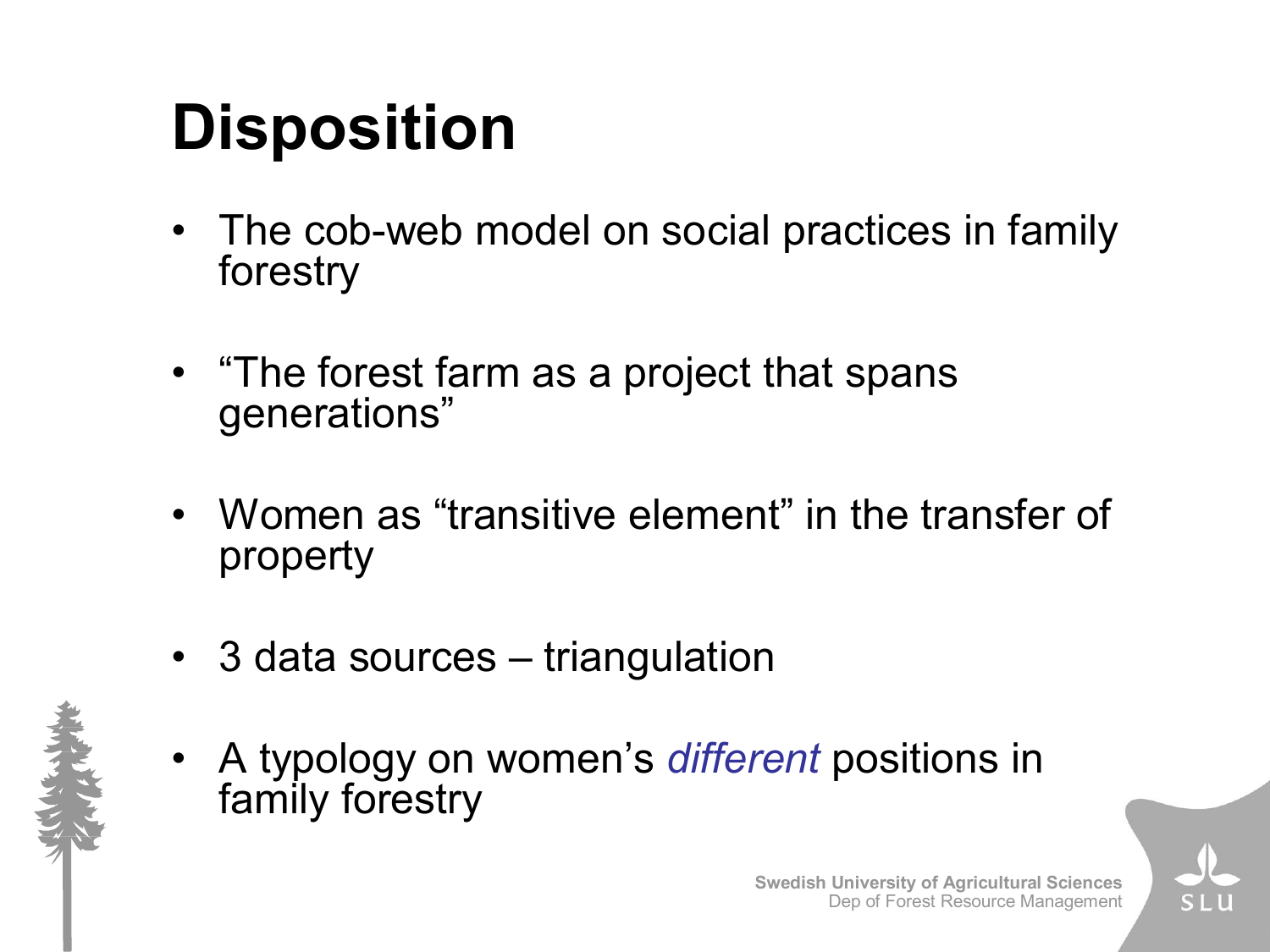### The Cob-web model - a conceptual model for **understanding social practices in family forestry**

Source; Lidestav & Nordfjell, 2005

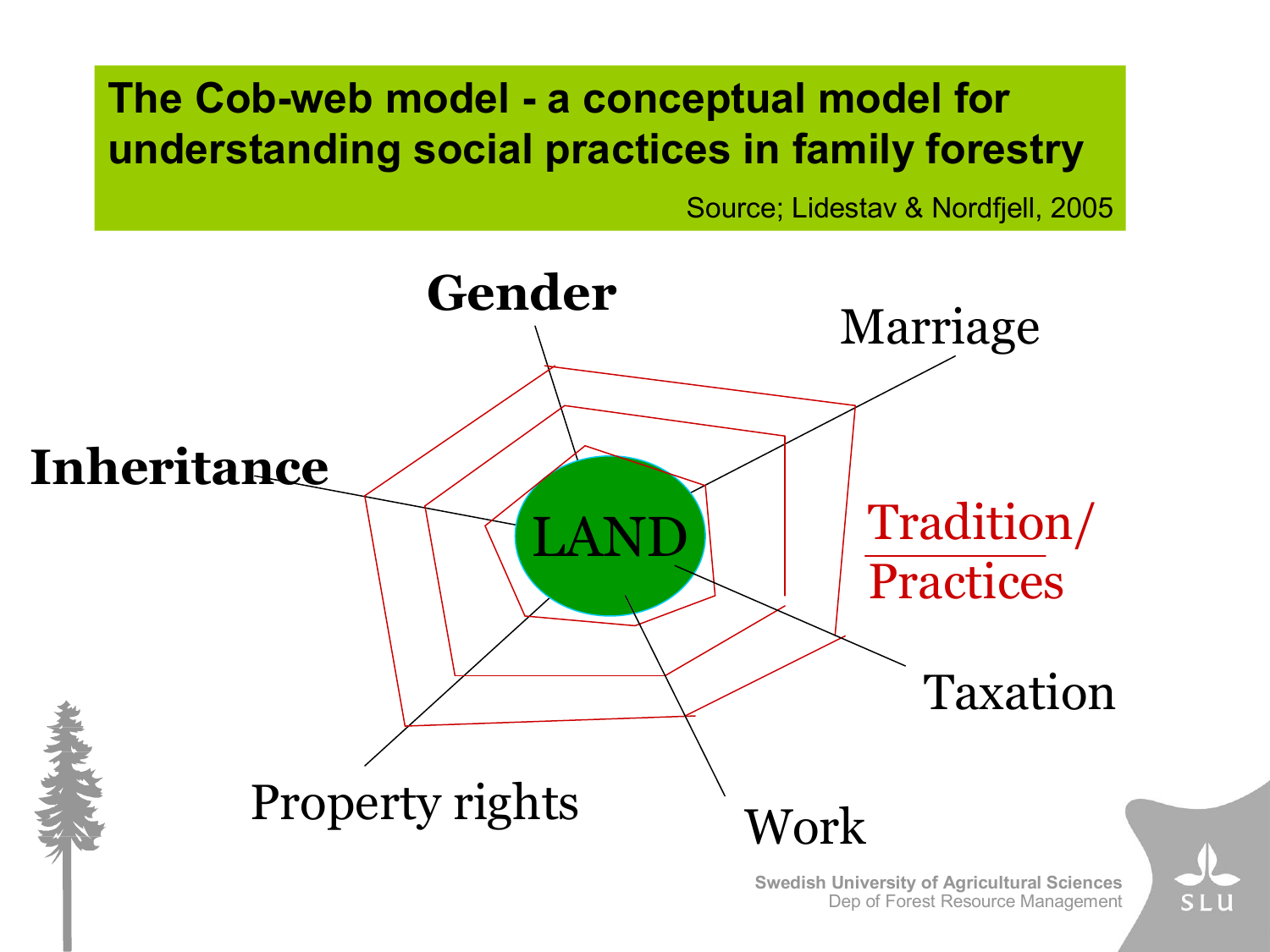The forest property should be regarded as an arena with a strong social, cultural and economical meaning, surrounded by corner stones of livelihood, work, residence and valuations. All together, such a property constitutes *a project that spans generations*. The ownership itself and its assignment of accumulated capital and work are linked to a transfer of knowledge, experience of practical work, ability to manage the property, as well as the transfer of a lifestyle.

Törnqvist (1995)



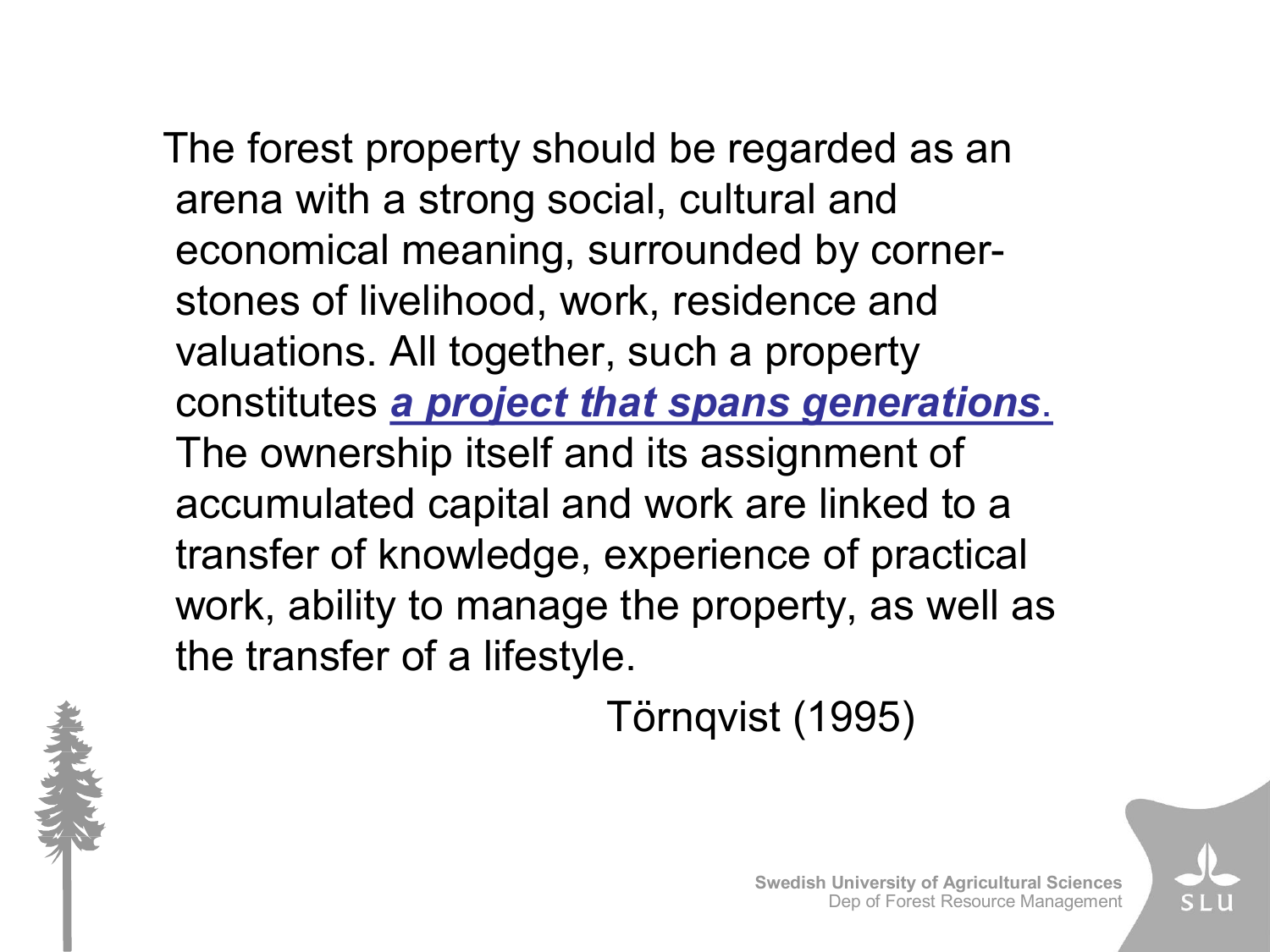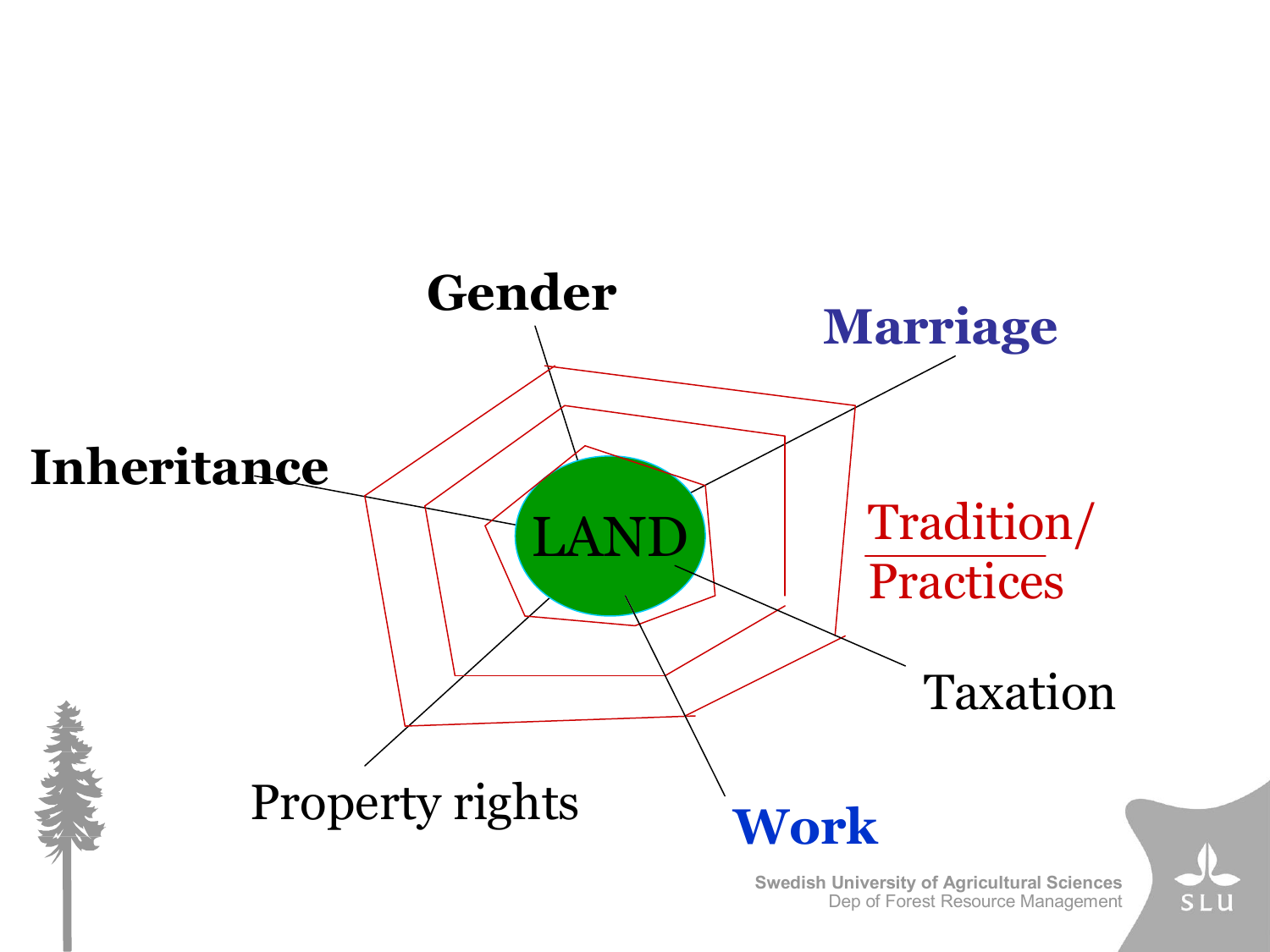### **To clarify women's function in the transfer of family farms Irene Flygare have introduced the concept** *transitive element***;**

Inheritance positions are established in everyday work, and the ownership is justified by the work invested in farming, particularly in the field work. As long as women's contribution to the farm consists mainly of other tasks than fieldwork, they can never compete with a man regarding property acquisition. A woman's chance of inheriting a farm depends on either being born in a family with no sons, marrying a farmer, or becoming the widow of a farmer

Flygare, 1999

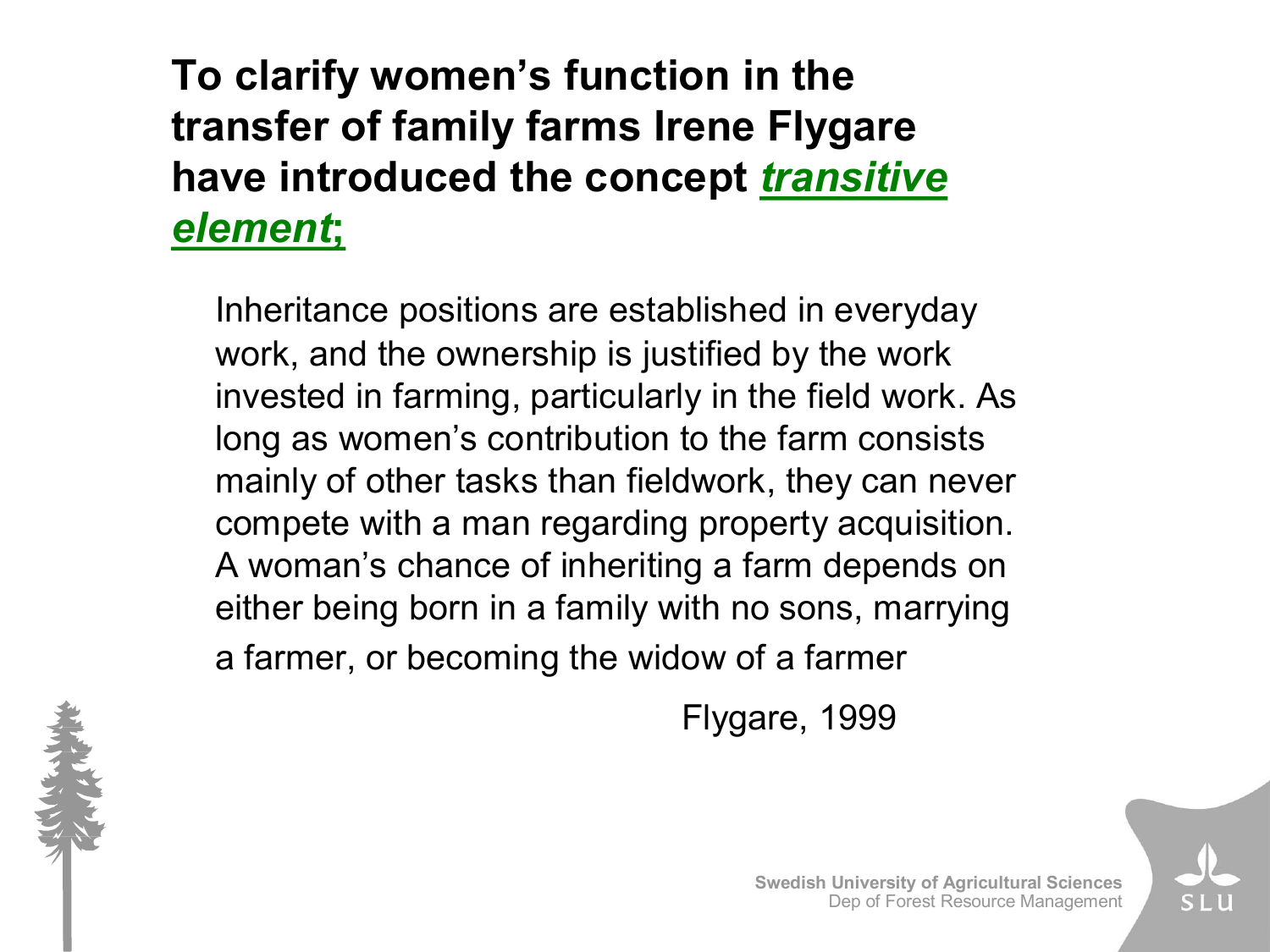**Aim**; to examine the extent of women's ownership, and by which conditions female heirs can compete with a brother or other male relative.

### **The specific research question;** concerns the impact of gender on

- the take over as such and the conditions of forest property transfer
- \* the ownership constellation, i.e. single or jointly owned
- \* the size of the property



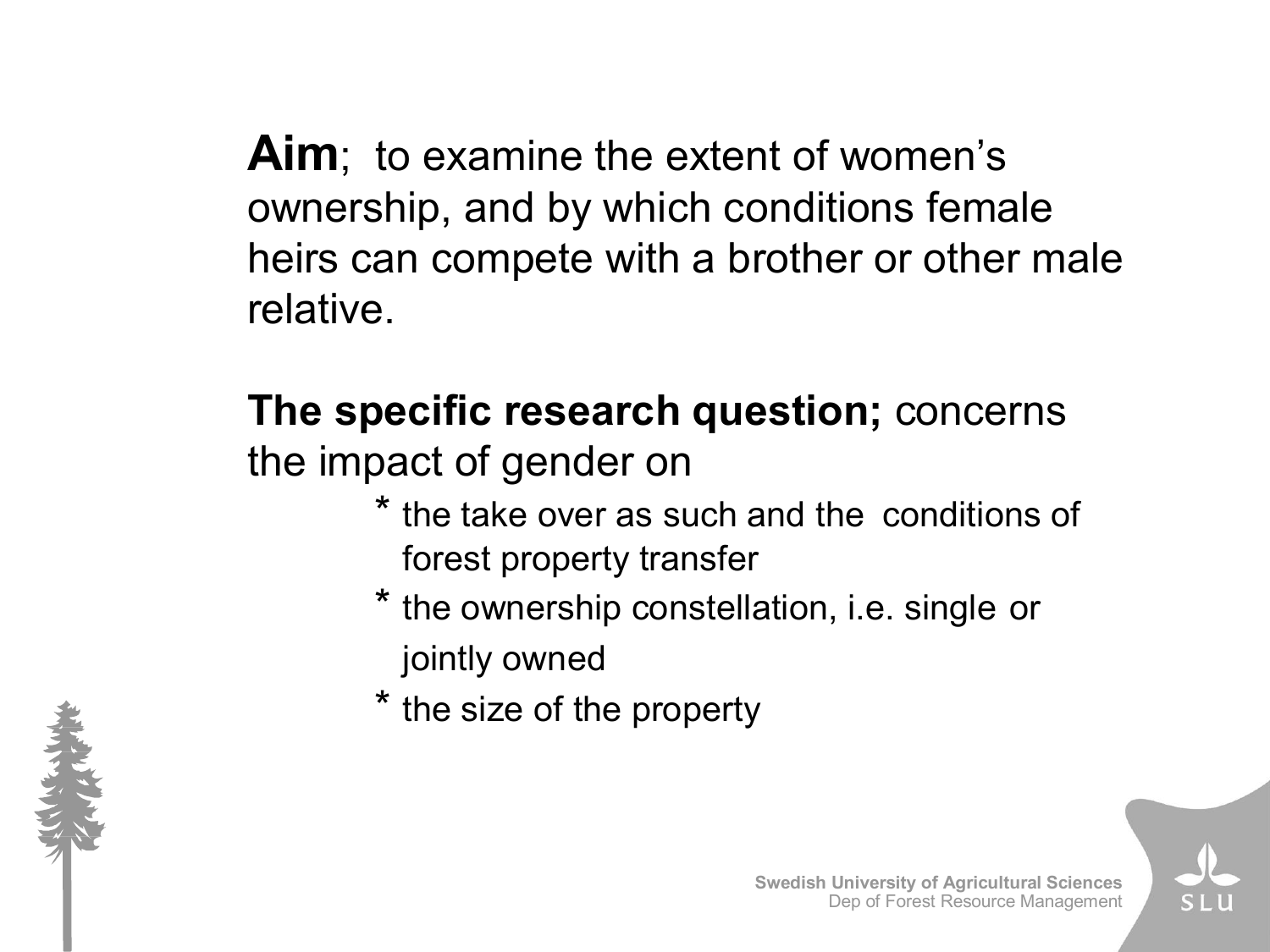### Triangulation of data sources and methods



I) Forest data register 1994, all For. Own. 18-80 yr, > 5 ha

**Swedish University of Agricultural Sciences** Dep of Forest Resource Management



SLU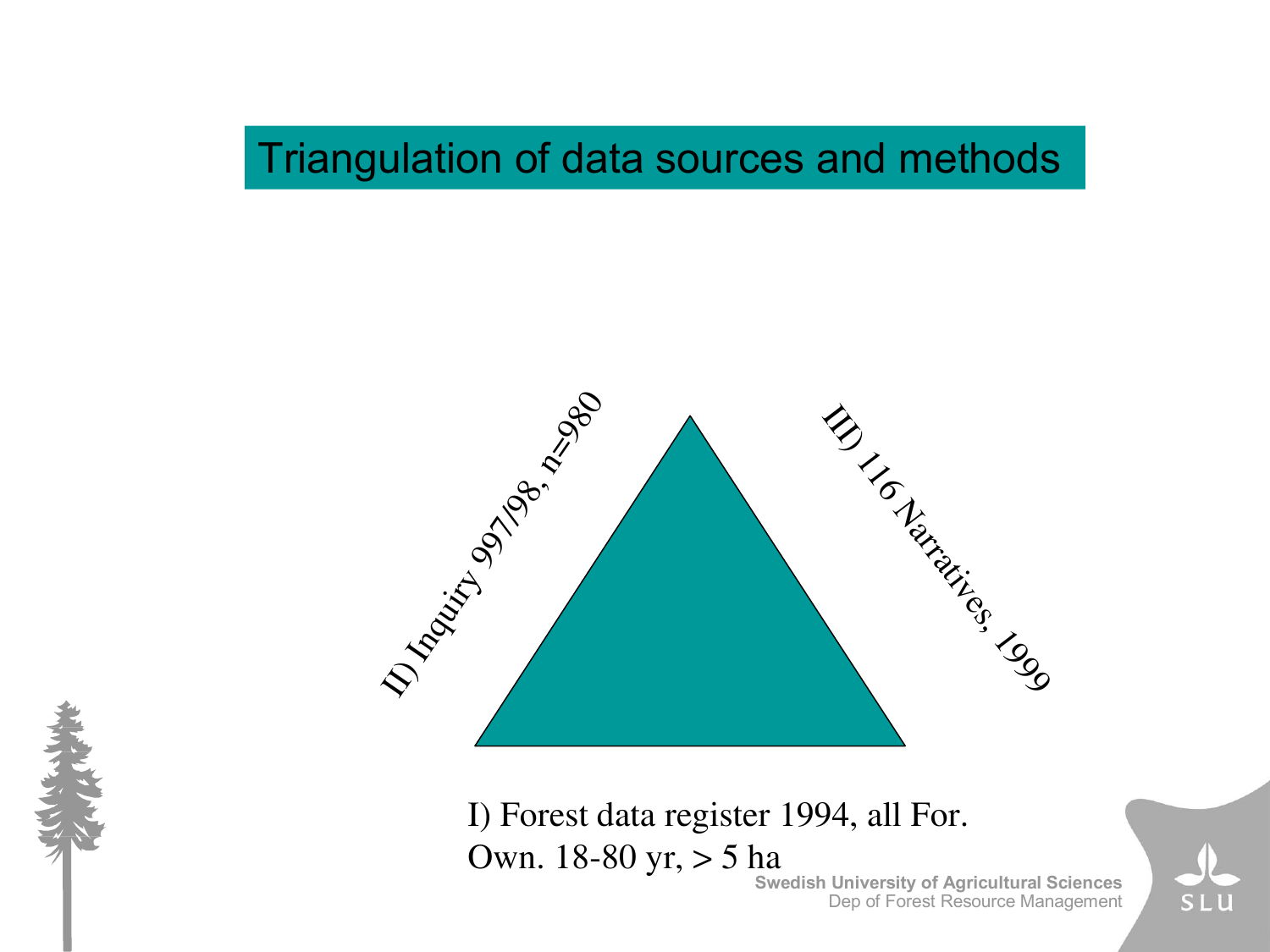#### **Table 1. Proportion of female forest owners in different ownership categories, %.**

Source: Skogsdataregistret, Statistics Sweden, 1994.

|               | <b>Single</b><br>owned | <b>Owned</b><br>together with<br>one or more<br>persons of<br>same sex | <b>Owns</b><br>together with<br>one or more<br>persons of<br>different sex | <b>All</b> |
|---------------|------------------------|------------------------------------------------------------------------|----------------------------------------------------------------------------|------------|
| $5 - 49$ ha   | 26.0                   | 30.4                                                                   | 48.5                                                                       | 37.2       |
| $50 - 399$ ha | 19.5                   | 25.7                                                                   | 49.1                                                                       | 37.0       |
| 400 ha -      | 17.3                   | 18.6                                                                   | 48.3                                                                       | 37.7       |
| <b>All</b>    | 24.1                   | 28.5                                                                   | 48.8                                                                       | 37.1       |

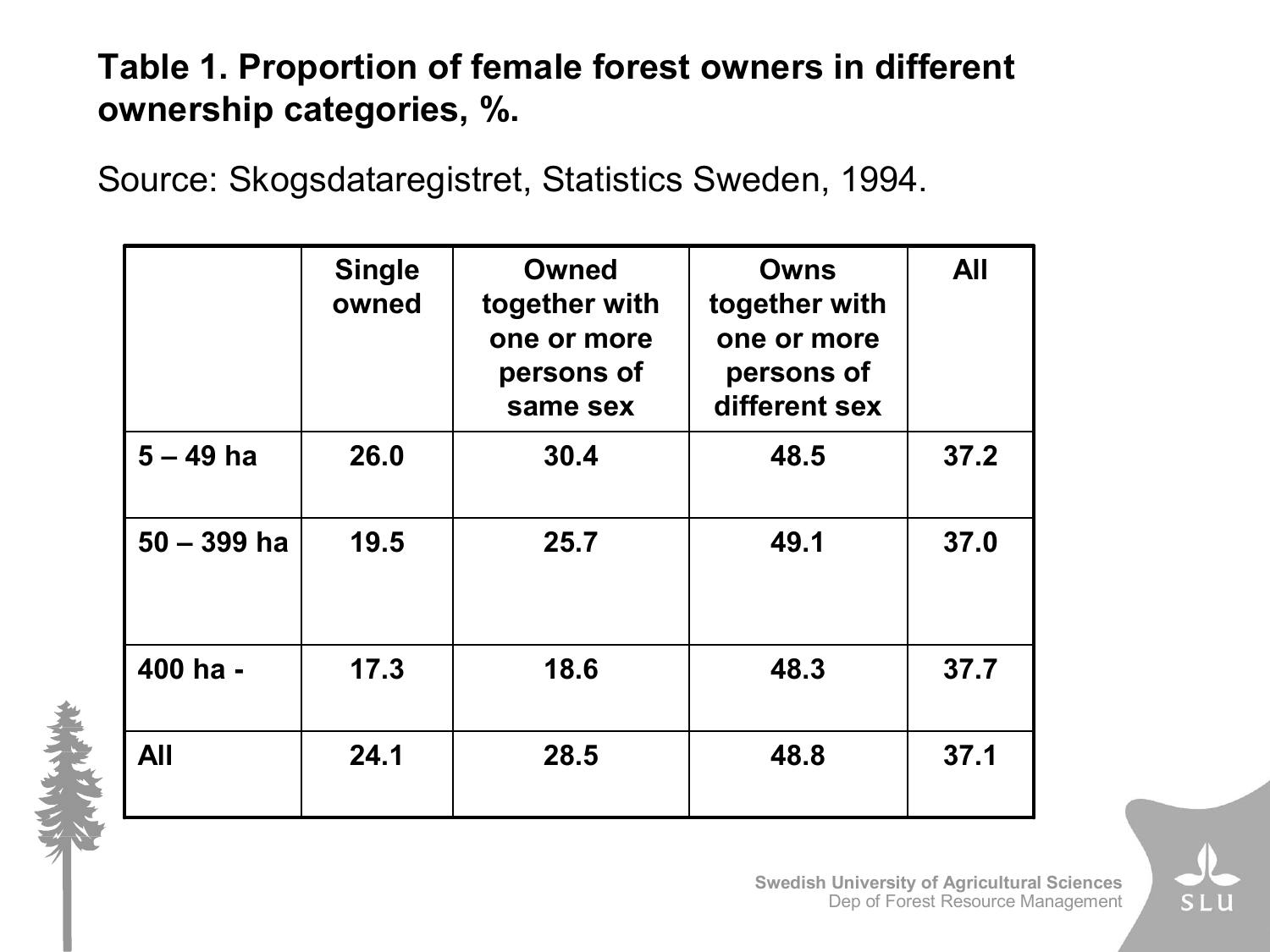#### **Table 2. Proportion of male and female owners on forest properties acquired via their own parents/relatives by**

**ownership constellation (n= 980)**

|                                                         | Men,<br>column<br>percent | Women,<br>column<br>percent |
|---------------------------------------------------------|---------------------------|-----------------------------|
| Own alone                                               | 38a                       | 24 <sub>b</sub>             |
| Own together with spouce                                | 24a                       | 22a                         |
| Own together with siblings/relatives                    | 34a                       | 50 <sub>b</sub>             |
| whereof with same sex                                   | 14a                       | <b>16b</b>                  |
| whereof with different sex                              | 19a                       | 33 <sub>b</sub>             |
| Own together with non-relatives or other<br>combination | 3a                        | 3a                          |

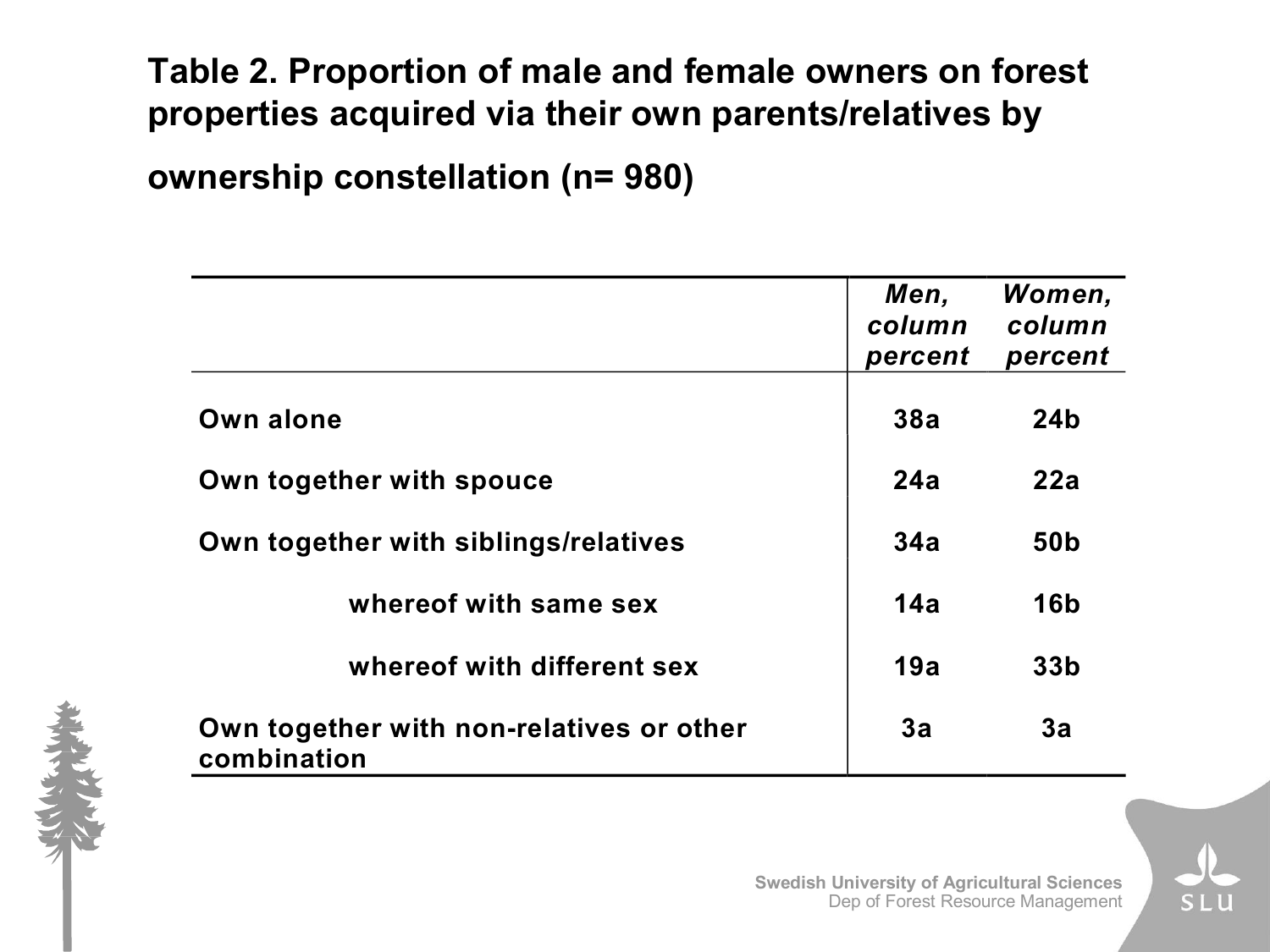#### **Table 3. Descriptive accounts of owners and forest estates that**

**have been acquired via parents/relatives** (Source: Lidestav 1998)

|                                                    | <b>Men</b> | Women             |
|----------------------------------------------------|------------|-------------------|
| Mean size, ha                                      | 58.2a      | 49.4b             |
| Mean age, yr                                       | 53.0a      | 52.3a             |
| Proportion with spouse, %                          | 79.9a      | 82.5a             |
| Proportion resident at the estate, %               | 51.0a      | 31.3 <sub>b</sub> |
| Proportion running agriculture on the<br>estate, % | 34.2a      | 15.8b             |
| No. of owners on the estate, mean                  | 1.47a      | 1.89b             |
| Taking over by inheritance/gift/last will, %       | 41.5a      | 60.9b             |
| Taking over by purchase from relatives, %          | 58.5a      | 39.1b             |

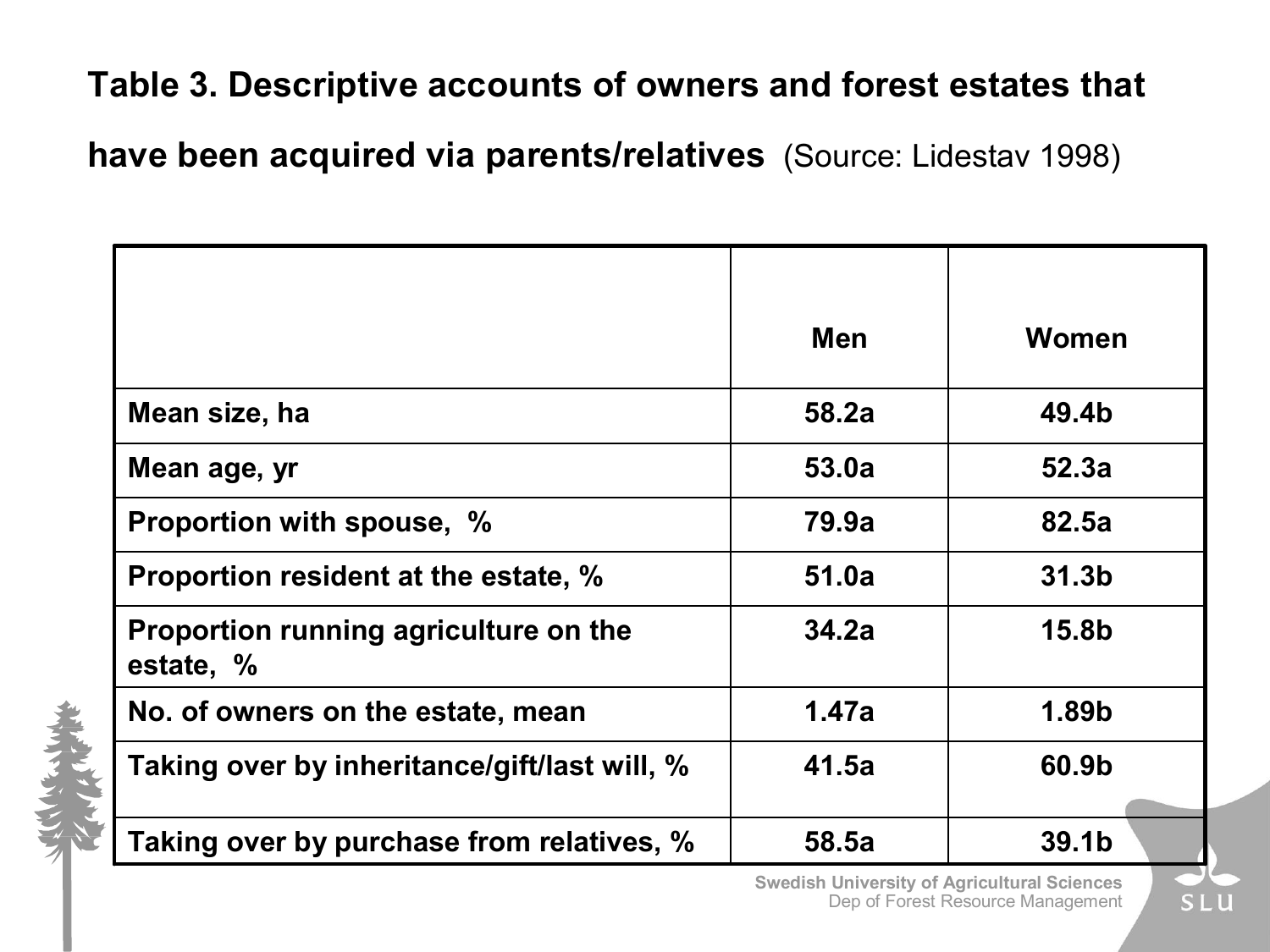# **By results from I and II we can state that gender has an impact on:**

- Whether an heir has taken over the family forest farm or not
- Whether the forest estate is single or jointly owned
- The size of the property
- 
- The conditions of the transfer i. e. by inheritance/gift/last will or purchase.

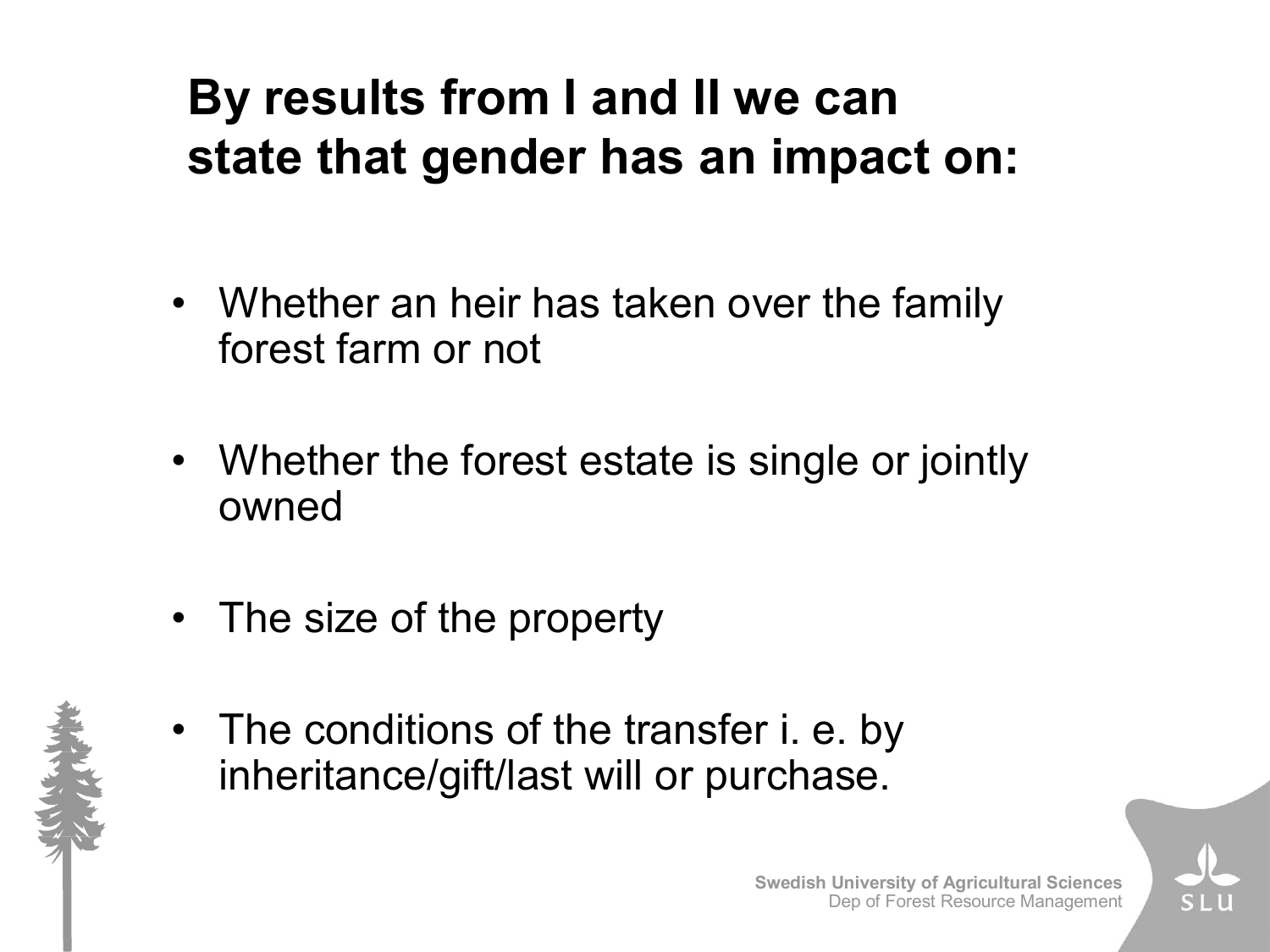# **The individual women and her relation to the forest holding (n=30) was analyzed**

- Kind of ownership
- Size o the property
- Age
- Civil status
- Children
- Resitental
- Farming
- Adminnistrative vork
- Practical work
- Reasons for becoming the owner

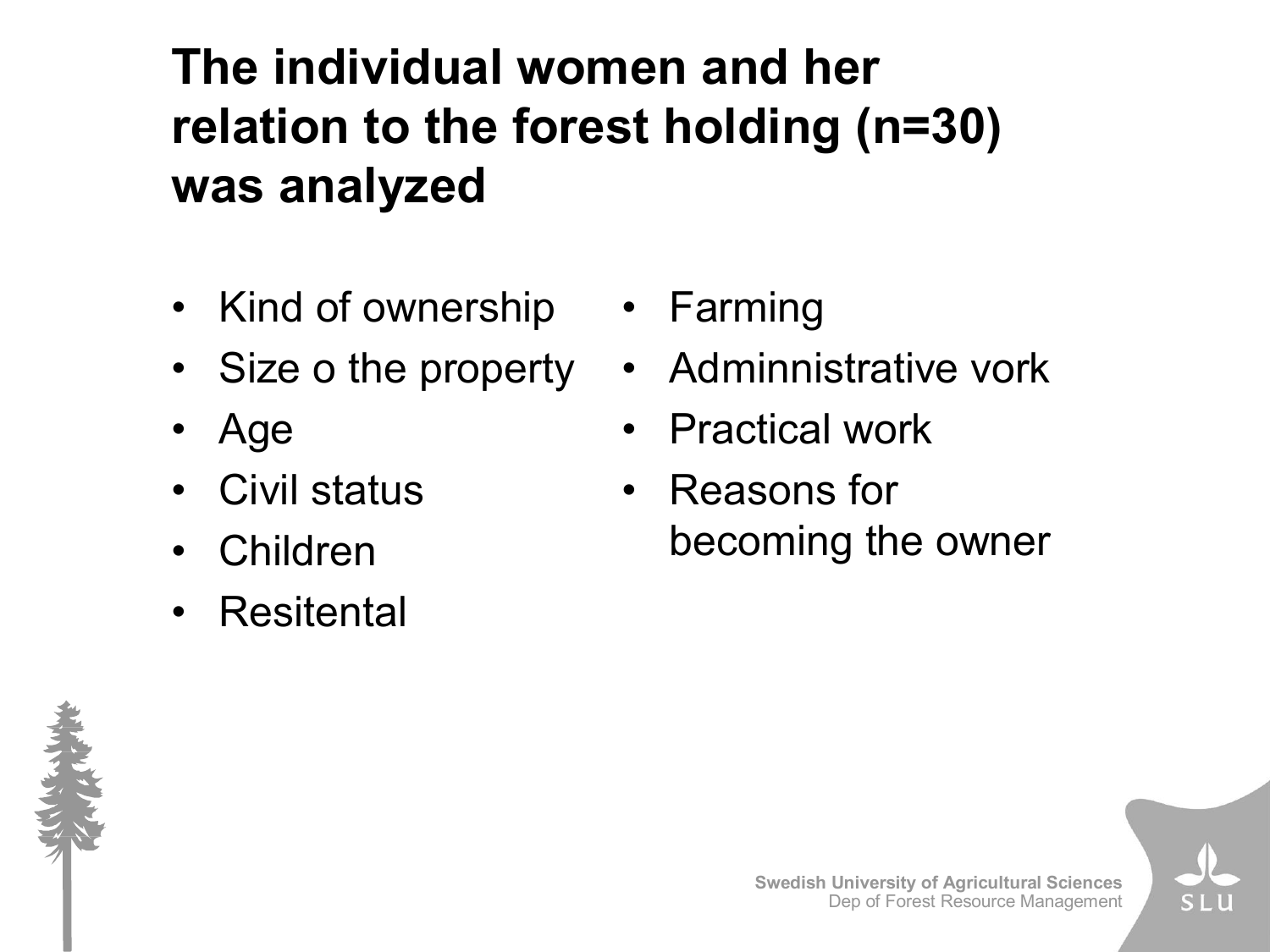### **Reasons for becoming the owner**

• A1 – Being the one that has demonstrated more or at least as much interest/commitment in the forest farm, or the lack of interest/commitment of the brother.

> A2 – Being the one who live nearest to the forest farm, the one who was prepared to settle and maintain the farm and/or support the parent's residence.

A3 – Being married to a "handy" man".

- B1 Fiscal reasons.
- $B2 A$  solution to the equity problem; giving all children the same economical conditions if other means of compensation are regarded as less convenient or impossible due to the high market value of the property, or the brother had already acquired another forest farm.
- B3 Being the one who happened to be at hand when the transfer was settled due to sudden decease of the father/parents, a very young or sick brother.



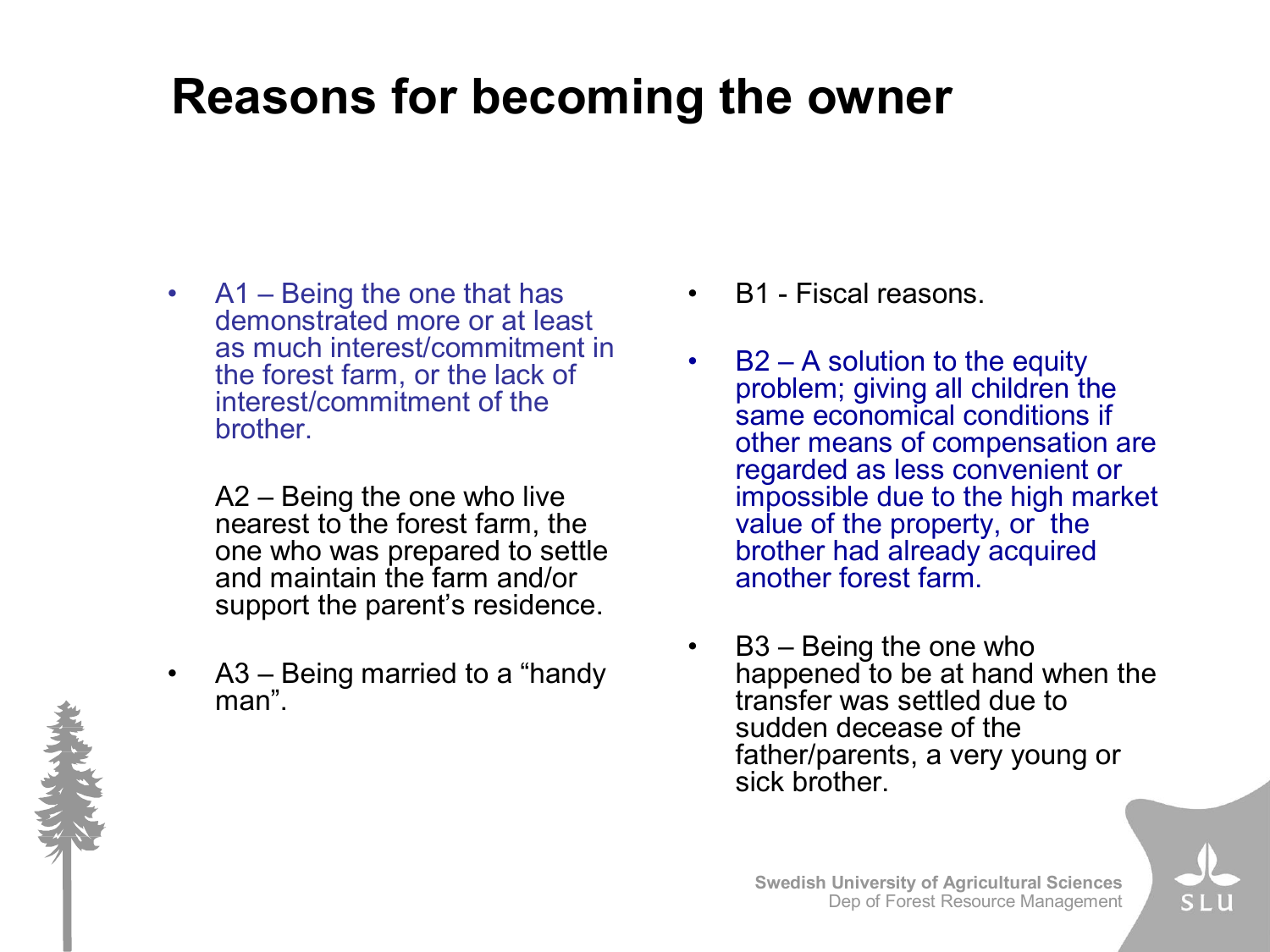

Figure 1. Suggested typology on female forest owners who have acquired a forest property from their parents/relatives in competition with a brother.